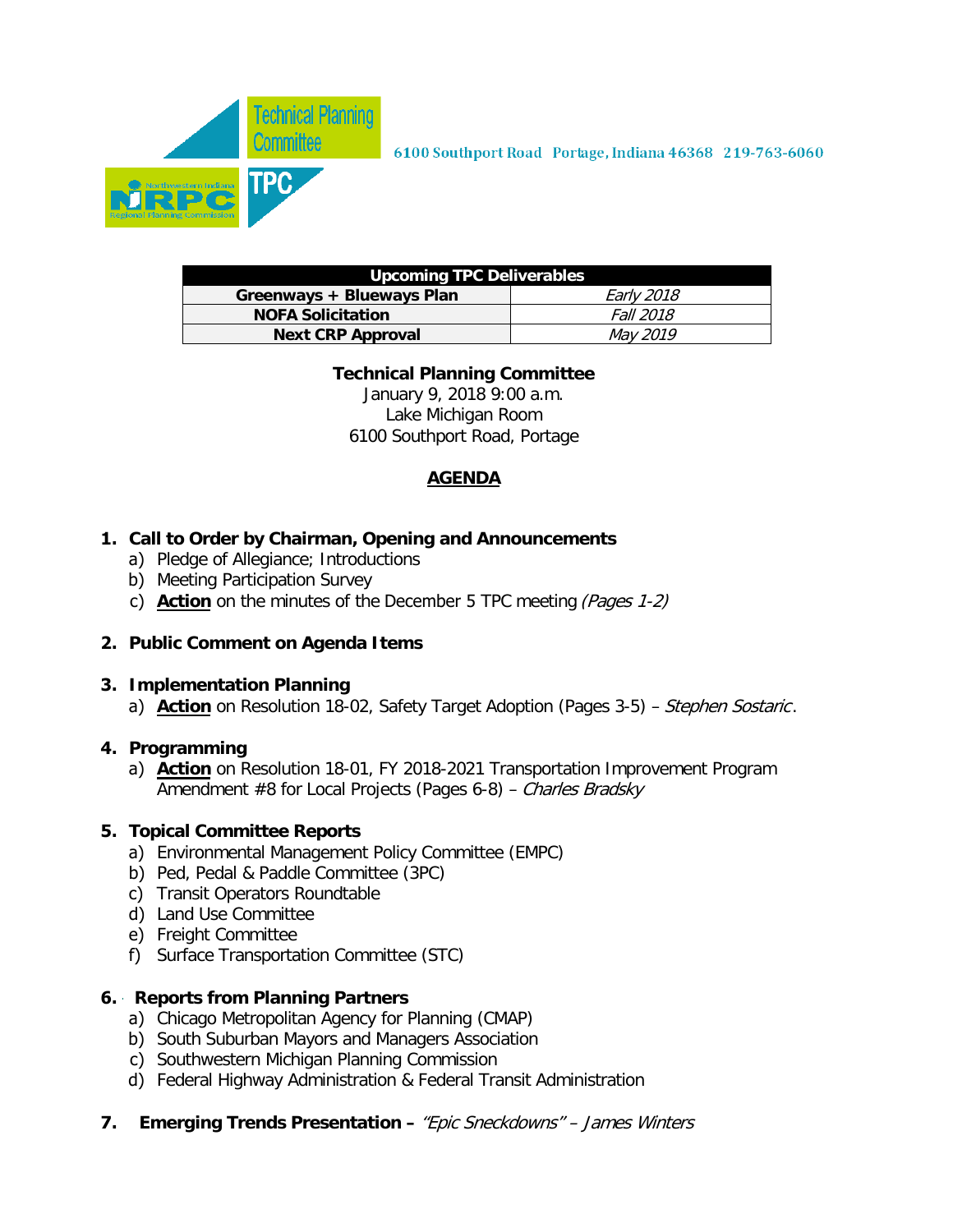#### **8. Other Business, Staff Announcements and Upcoming Meetings**

- a) Other Business
- b) Staff Announcements
- c) NIRPC Meetings/Events
	- The Land Use Committee will meet on Wednesday, January 17 at 10 a.m. in the Dune Room at NIRPC
	- The NIRPC Executive Board/Full Commission will meet on Thursday, January 18 at 9 a.m. in the Lake Michigan Room at NIRPC
	- The Transportation Resource & Oversight Committee Lake and Porter Counties will meet on Tuesday, January 30 at 9 a.m. in the Dune Room at NIRPC
	- The Environmental Management Policy Committee will meet on Thursday, February 1 at 9 a.m. in the Lake Michigan Room at NIRPC
	- The Ped, Pedal & Paddle Committee will meet on Thursday, February 1 at 1:30 p.m. in the Lake Michigan Room at NIRPC
	- The Surface Transportation Committee will meet on Tuesday, February 6 at 9 a.m. in the Dune Room at NIRPC
	- The Transportation Resource & Oversight Committee LaPorte County will meet on Thursday, February 6 at 1:30 pm at the LaPorte Parks Department

The next Technical Planning [Committee](mailto:mthorne@nirpc.org) meeting will be held on Tuesday, February 13, 2018 at 9 a.m. in the Lake Michigan Room at the NIRPC office.

Requests for alternate formats, please contact Mary Thorne at NIRPC at least 48 hours prior at (219) 763-6060 extension 131 or at mthorne@nirpc.org. Individuals with hearing impairments may contact us through the Indiana Relay 711 service by calling 711 or (800) 743-3333.

*The Northwestern Indiana Regional Planning Commission (NIRPC) prohibits discrimination in all its programs and activities on the basis of race, color, sex, religion, national origin, age, disability, marital status, familial status, parental status, sexual orientation, genetic information, political beliefs, reprisal, or because all or part of an individual's income is derived from any public assistance program.*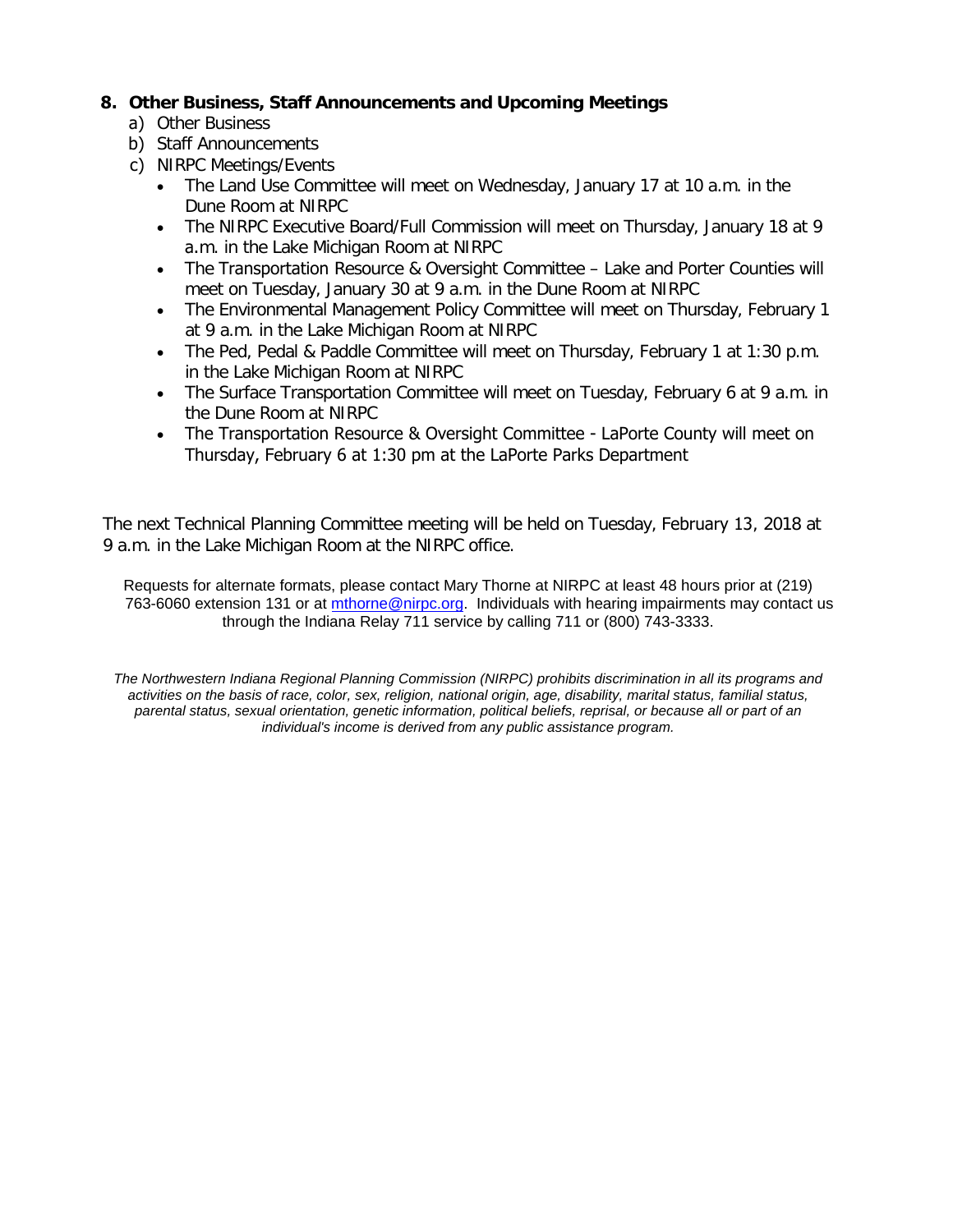## **Technical Planning Committee Meeting** NIRPC Lake Michigan Room

6100 Southport Road, Portage December 5, 2017 MINUTES

Chairman Kevin Breitzke called the meeting to order at 9:08 a.m. with the Pledge of Allegiance and selfintroductions. Members present included Kevin Breitzke, George Topoll, David Wright, Tom MacLennan, Lyndsay Quist, Mark O'Dell, Bill Emerson, Jr., Kay Nelson, Kelly Wenger, Tim Burkman and Jerry Siska. Others present included Tom Schmitt, Mike Yacullo, Jeff Huet, AJ Monroe, Jake Dammarell, Claudia Taylor, Laurie Keagle, Ismail Attallah, Bruce Spires, Dean Button, Eric Wolverton, Mike Jabo, Karie Koehneke, Frank Rosado, Jr., Steve Summers, Brandon Arnold, Robin Barzoni-Tillman and Andrew Steele. Staff present included Ty Warner, Trey Wadsworth, Mitch Barloga, Charles Bradsky, Scott Weber, Gabrielle Biciunas, James Winters, Eman Ibrahim, Stephen Sostaric and Mary Thorne.

Ty Warner welcomed new staff members Trey Wadsworth, Director of Transportation; Charles Bradsky, Project Manager; Daria Sztaba, Chief Financial Officer and Talaya Jones, Chief Account.

The INDOT participation survey was available at the table in the lobby. The minutes of the October 10, 2017 Technical Planning Committee meeting were approved on a motion by George Topoll and a second by Kay Nelson.

## **Implementation Planning**

Mitch Barloga reported that NIRPC applied for a TIGER grant. The program is offered yearly by the USDOT. Our application is for the 30-mile balance of the 58-mile Marquette Greenway route in an ask amount of \$24.2 million along with 74 letters of support from Michigan, Indiana and Illinois. The total project amount is \$33 million. The recipients should be announced early next year. If we do not get an award, we will submit under the second round in the Spring. Ty Warner thanked Mitch for filing the application, adding that the Marquette Greenway vision began in 2009.

## **Programming**

- Stephen Sostaric reported that the 7-day public comment period for amendments 5, 6 and 7 to the FY 2018-2021 Transportation Improvement Program ends today. As of this morning, no comments were received. The amendments were vetted through the inter-agency consultation group as well as the Transportation Resource & Oversight Committee. The changes listed in the amendments are minor and recommendation is being sought today, pending no adverse comments being received.
- Charles Bradsky described Resolution 17-23, Amendment #5 to the FY 2018-2021 Transportation Improvement Program for local agencies. On a motion by George Topoll and a second by Mark O'Dell, the Technical Planning Committee voted to recommend Amendment #5 to the FY 2018-2021 Transportation Improvement Program to the NIRPC Board for adoption.
- Charles Bradsky presented Resolution 17-24, Amendment #6 to the FY 2018-2021 Transportation Improvement Program for INDOT projects. On a motion by Kay Nelson and a second by George Topoll, the Technical Planning Committee voted to recommend Amendment #6 to the FY 2018-2021 Transportation Improvement Program to the NIRPC Board for adoption.
- James Winters presented Resolution 17-25, Amendment #7 to the FY 2018-2021 Transportation Improvement Program which corrects an omission oversight for a NICTD project putting it back into the TIP. On a motion by Kelly Wenger and a second by David Wright, the Technical Planning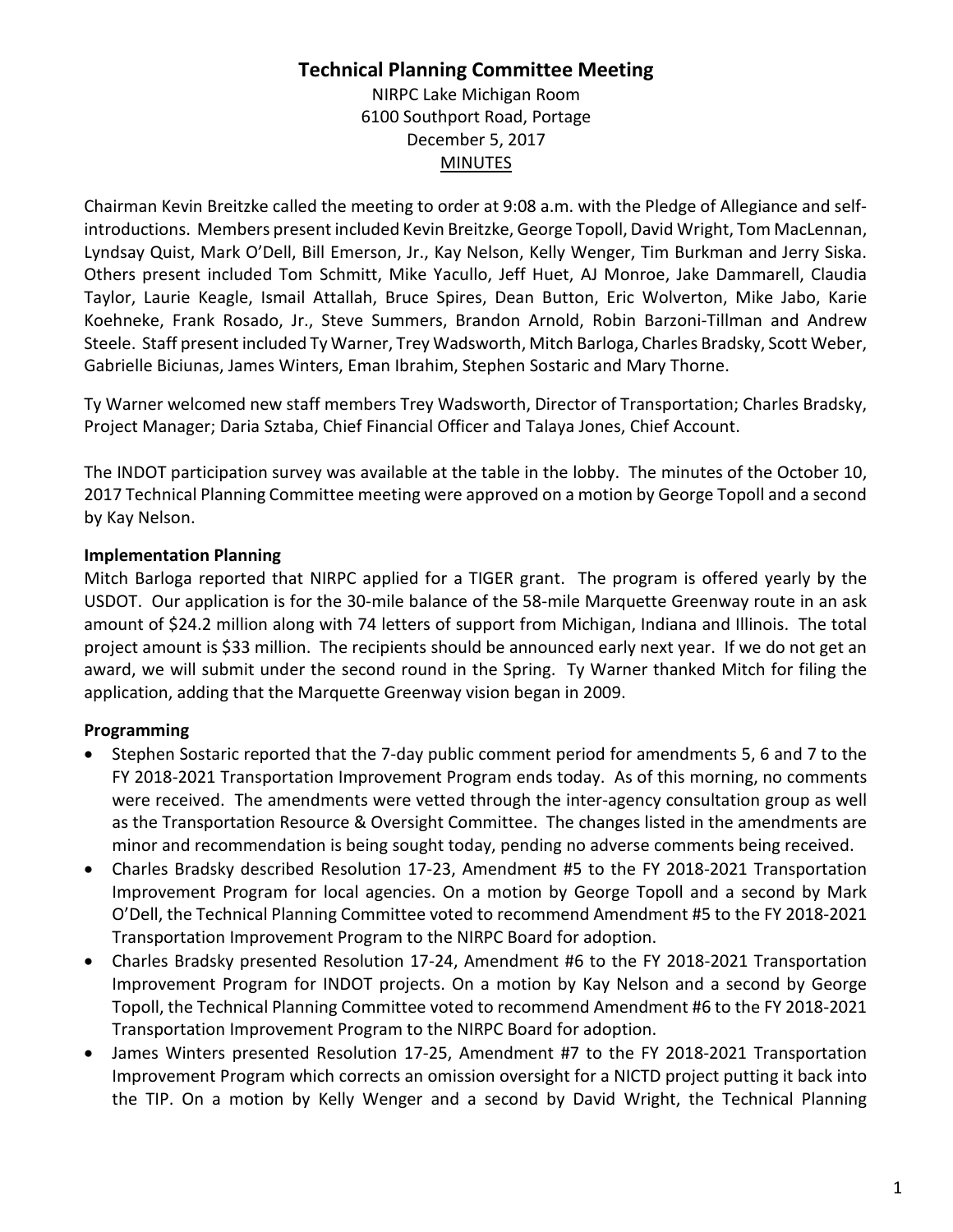Committee voted to recommend Amendment #7 to the 2018-2021 Transportation Improvement Program to the NIRPC Board for adoption.

## **Topical Committee Reports:**

- Mitch Barloga said the Ped, Pedal & Paddle Committee will meet at 1:30 p.m. on Thursday, December 7 at 1:30 p.m. and will see a presentation on bike tourism. The Committee has changed it's meeting date to the first Thursday of the month beginning in January 2018.
- James Winters said the Transit Operators will meet immediately following the TPC meeting on a new project selection process. This has been a banner year for transit with the South Shore double tracking and Westlake Corridor, GPTC's Broadway Rapid Transit and the Transit Triangle in LaPorte County. All transit grants were awarded and two studies were completed with Portage and Hobart. We will be looking at expanding South Lake County Community Services into Hobart and we are working with GPTC and several communities along the Lake Shore South route. David Wright added that thanks to funding support from the Lake County Commission, the Lake County Council and the City of Hammond, GPTC is announcing that service to the Lake Shore South will be returning with all day service next year. An announcement on the Broadway Metro Express launch date will take place next Wednesday at the Metro Center at 3:30 p.m. as well as details on mobile ticketing.
- Eman Ibrahim said the Land Use Committee will meet on January 17 at 10 a.m.
- Scott Weber said the Surface Transportation Committee met this morning and adopted an amendment to the committee's bylaws and adopted guidelines for pavement condition ratings. The next meeting is February 6 at 9 a.m. at NIRPC. Committee Chair Tom Schmitt thanked Scott for his work and added that at the meeting the committee heard about the Community Crossings Grant Program intended uses and an update on the Household Travel Survey.

**Emerging Trends:** Mitch Barloga showed a brief video on the possibilities for trail use titled, "Edmonton Freezeway."

## **Announcements and Events:**

- Kay Nelson said she has been appointed by Governor Holcomb to the VW Trust Fund Board. IDEM will be scoring the applications for the Board's final decisions. For more information on the mitigation trust program go to [http://www.in.gov/idem/airquality/2712.htm.](http://www.in.gov/idem/airquality/2712.htm)
- Kay Nelson said IDEM Commissioner Bruno Pigott will attend the joint Forum-EMPC meeting on January 4.
- Kay and Kathy Luther are happy about the excitement being generated on brownfield redevelopment and the energy grant has been spent down and Kathy has submitted a new grant application.
- Kelly said the double tracking and the West Lake Corridor projects were submitted to FTA on September 8 and should have an answer in February. Construction is expected to begin in 2018 for the double tracking, opening in 2020 and West Lake would begin in 2020 with opening in 2022.
- Kevin Breitzke read the list of upcoming meetings.

The next Technical Planning Committee meeting is January 9 at 9 a.m. at NIRPC. Hearing no other business, Kevin Breitzke adjourned the meeting at 9:50 a.m.

*A Digital MP3 of this meeting is filed. Contact Mary Thorne at the phone number or email below should you wish to receive a copy or a portion of it.*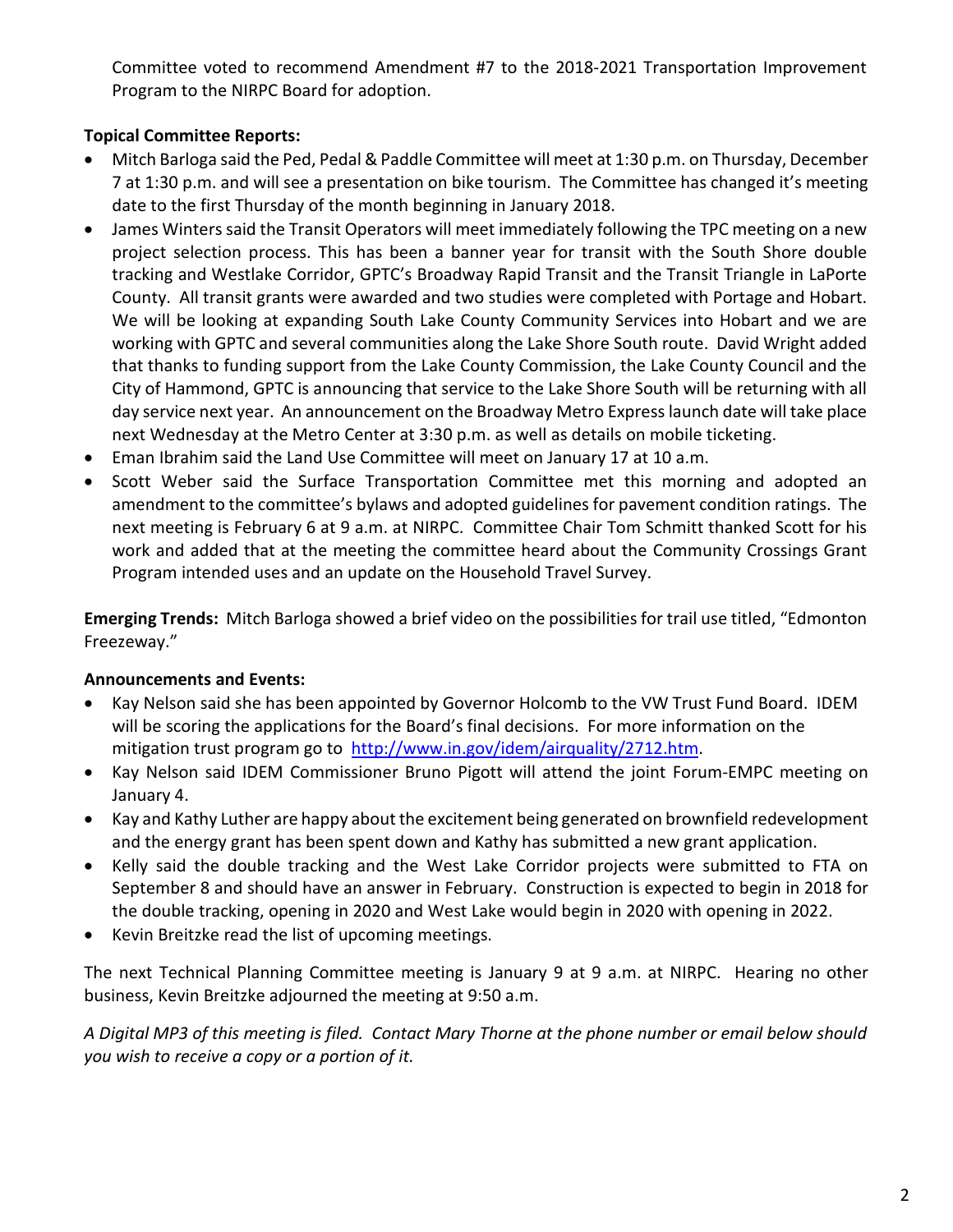### **RESOLUTION 18-02**

# **A RESOLUTION OF THE NORTHWESTERN INDIANA REGIONAL PLANNING COMMISSION ADOPTING SAFETY PERFORMANCE MEASURE TARGETS FOR 2018 January 18, 2018**

**WHEREAS**, Northwest Indiana's citizens require a safe, efficient, effective, resourceconserving regional transportation system that maintains and enhances regional mobility and contributes to improving the quality of life in Northwest Indiana; and

**WHEREAS**, the Northwestern Indiana Regional Planning Commission, hereafter referred to as "the Commission", being designated the Metropolitan Planning Organization (MPO) for the Lake, Porter and LaPorte County area, has established a regional, comprehensive, cooperative, and continuing (3-C) transportation planning process to develop the unified planning work program, a transportation plan, and a transportation improvement program to facilitate federal funding for communities, counties, and transit operators, and to provide technical assistance and expertise to regional transportation interests; and

**WHEREAS**, the Commission performs the above activities to satisfy requirements of the Fixing America's Surface Transportation (FAST) Act of 2015 (PL 114-94), applicable portions of all prior federal transportation program authorizing legislation, as well as other federal, state, and local laws mandating or authorizing transportation planning activities; and

**WHEREAS**, the FAST Act of 2015 requires the implementation of performance-based planning, starting with the setting of annual safety targets by state departments of transportation for the performance measures of number of fatalities, rate of fatalities per 100 million miles traveled, number of serious injuries, rate of serious injuries per 100 million miles traveled, and number of non-motorized fatalities and non-motorized serious injuries; and

**WHEREAS**, the FAST Act of 2015 requires metropolitan planning organizations (MPOs) to annually adopt the targets of the state department of transportation or develop their own; and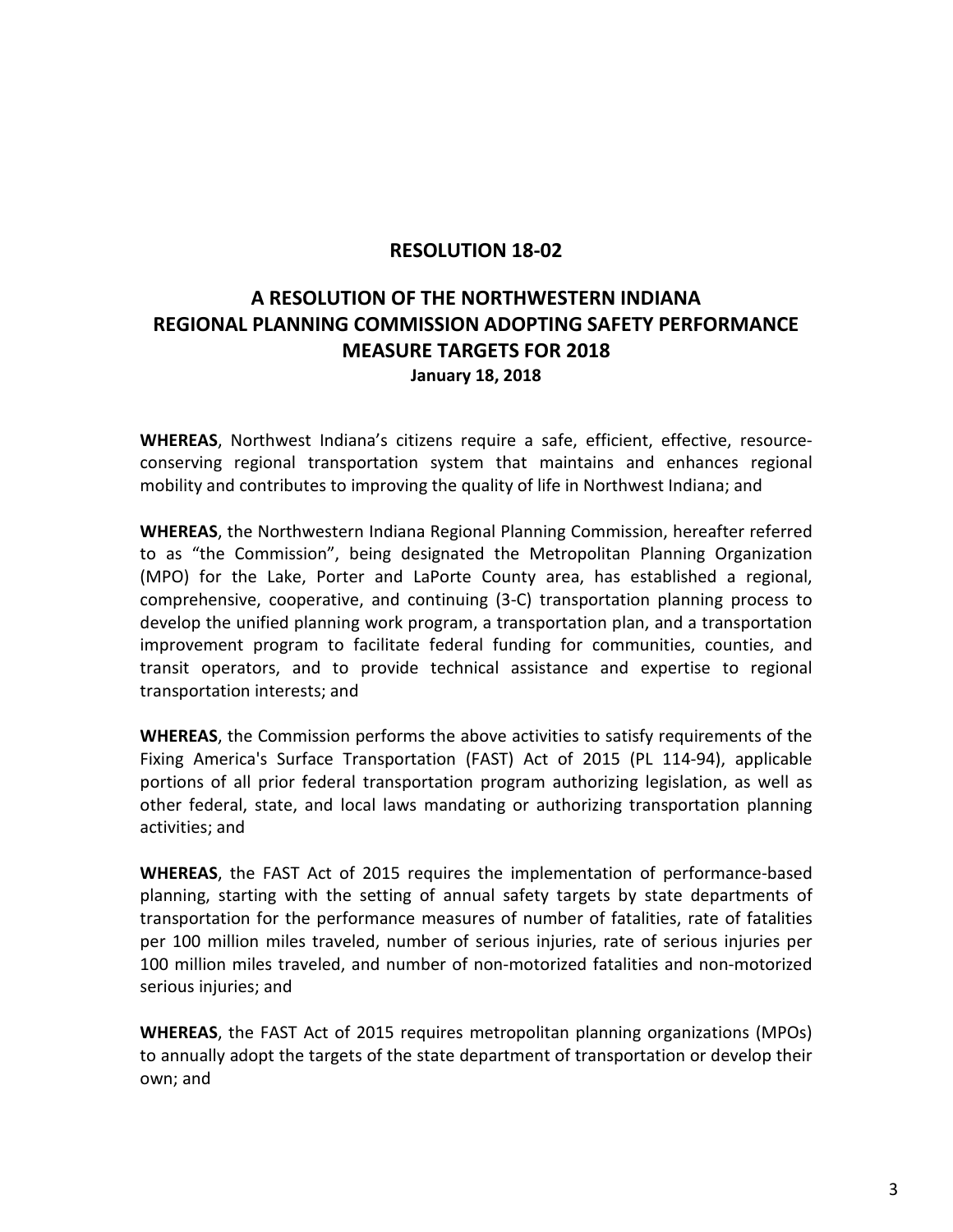**WHEREAS**, the Technical Policy Committee (TPC) has recommended that the Northwestern Indiana Regional Planning Commission adopt these safety targets for the year 2018;

**NOW, THEREFORE, BE IT RESOLVED** that the Northwestern Indiana Regional Planning Commission hereby adopts the safety targets chosen by the Indiana Department of Transportation (INDOT) and will support these targets by planning and programming projects so that they contribute to the attainment of the targets for the performance measures as shown on the attachment to this resolution.

Duly adopted by the Northwestern Indiana Regional Planning Commission this eighteenth day of January, 2018.

Signed: \_\_\_\_\_\_\_\_\_\_\_\_\_\_\_\_\_\_\_\_\_\_\_\_\_\_\_\_\_

Printed: \_\_\_\_\_\_\_\_\_\_\_\_\_\_\_\_\_\_\_\_\_\_\_\_\_\_\_\_\_ Chairperson

ATTEST:

Signed: \_\_\_\_\_\_\_\_\_\_\_\_\_\_\_\_\_\_\_\_\_\_\_\_\_\_\_

Printed: \_\_\_\_\_\_\_\_\_\_\_\_\_\_\_\_\_\_\_\_\_\_\_\_\_\_\_ Secretary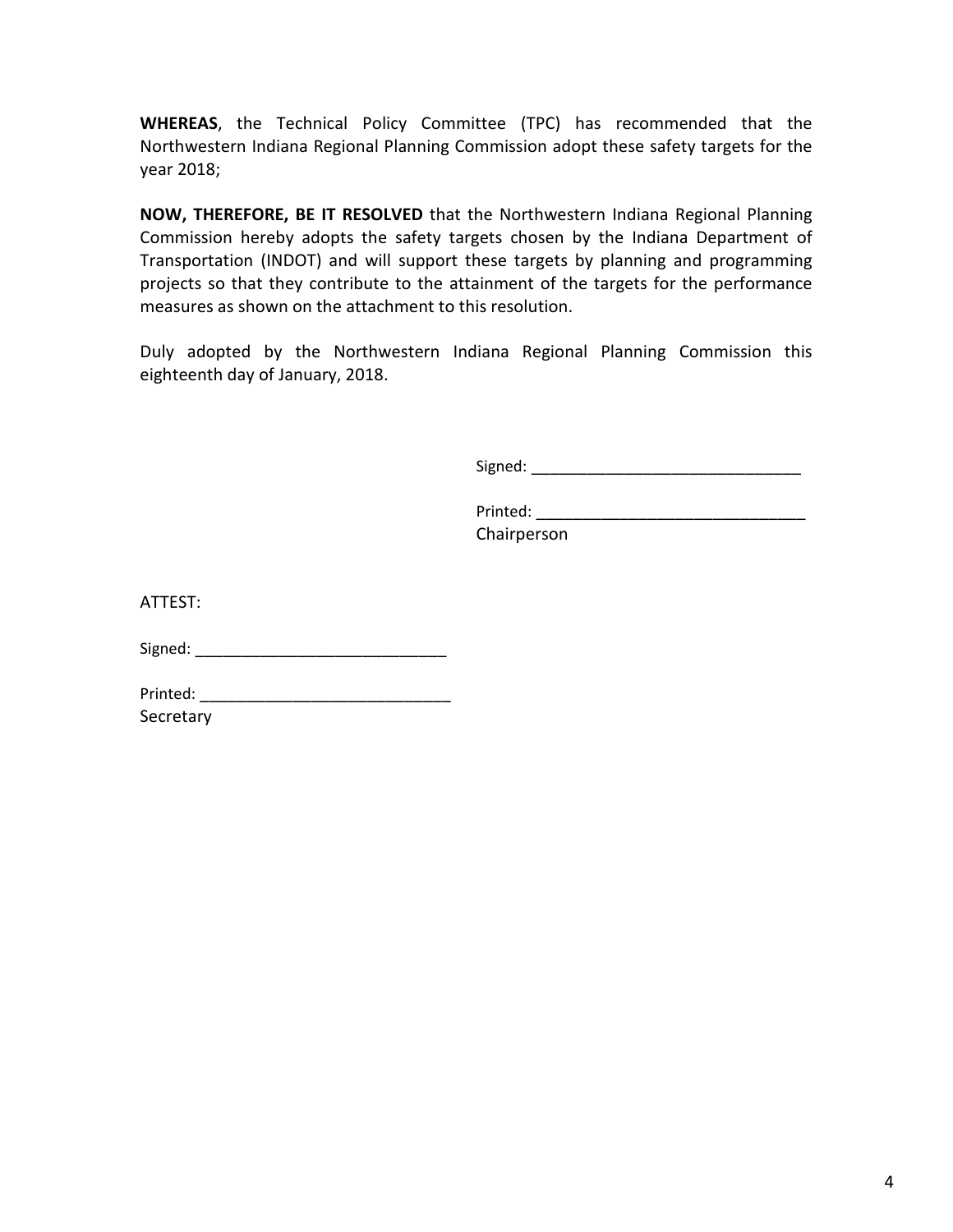The Fixing America's Surface Transportation (FAST) Act of 2015 requires the annual development and adoption of safety target performance measures by state departments of transportation and metropolitan planning organizations. The targets are required to be set for the following performance measures:

- Number of fatalities
- Rate of fatalities per 100 million miles traveled
- Number of serious injuries
- Rate of serious injuries per 100 million miles traveled
- Number of non-motorized fatalities and non-motorized serious injuries

The Indiana Department of Transportation (INDOT) has adopted its safety target based on five-year rolling averages and reported these targets as required to the National Highway Traffic Safety Administration and the Federal Highway Administration. These targets are:

- Number of fatalities 814.9
- Rate of fatalities per 100 million miles traveled 1.036
- Number of serious injuries 3,479.8
- Rate of serious injuries per 100 million miles traveled 4.347
- Number of non-motorized fatalities and non-motorized serious injuries 417.0

The Northwestern Indiana Regional Planning Commission has chosen to plan and program projects in support of attaining these targets.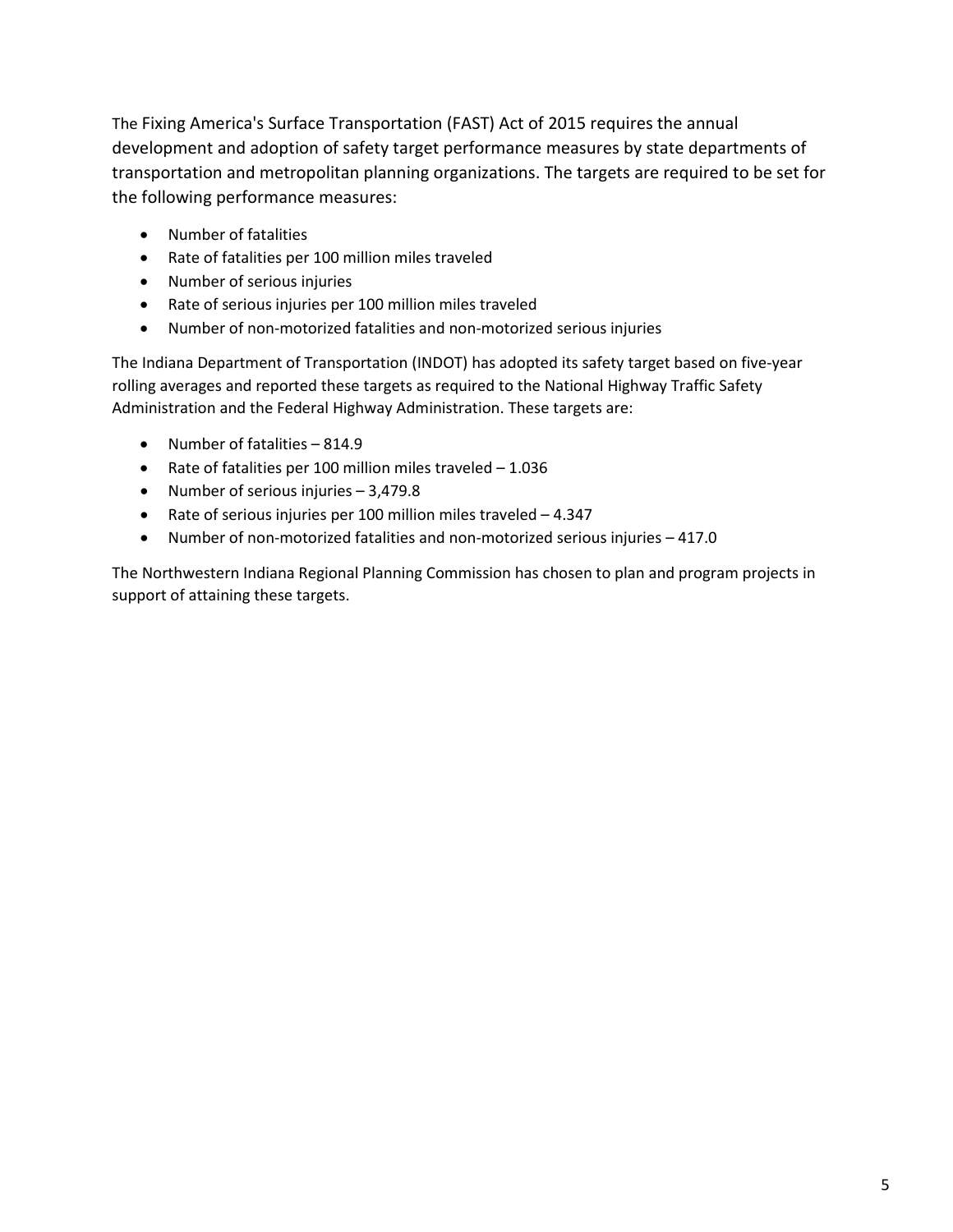## **RESOLUTION 18-01**

# **A RESOLUTION OF THE NORTHWESTERN INDIANA REGIONAL PLANNING COMMISSION AMENDING THE FY 2018-2021 TRANSPORTATION IMPROVEMENT PROGRAM FOR LAKE, PORTER, AND LAPORTE COUNTIES, INDIANA AMENDMENT NO. 8 January 18, 2018**

**WHEREAS**, Northwest Indiana's citizens require a safe, efficient, effective, resourceconserving regional transportation system that maintains and enhances regional mobility and contributes to improving the quality of life in Northwest Indiana; and

**WHEREAS**, the Northwestern Indiana Regional Planning Commission, hereafter referred to as "the Commission", being designated the Metropolitan Planning Organization (MPO) for the Lake, Porter and LaPorte County area, has established a regional, comprehensive, cooperative, and continuing (3-C) transportation planning process to develop the unified planning work program, a transportation plan, and a transportation improvement program to facilitate federal funding for communities, counties, and transit operators, and to provide technical assistance and expertise to regional transportation interests; and

**WHEREAS**, the Commission performs the above activities to satisfy requirements of the Fixing America's Surface Transportation (FAST) Act of 2015 (PL 114-94), applicable portions of all prior federal transportation program authorizing legislation, as well as other federal, state, and local laws mandating or authorizing transportation planning activities; and

**WHEREAS**, the FY 2018-2021 Transportation Improvement Program is a product of a multi-modal, 3-C transportation planning process, compatible with regional goals and objectives and socio-economic and demographic factors used to form the *2040 Comprehensive Regional Plan (CRP), as amended*; and

**WHEREAS**, the FY 2018-2021 Transportation Improvement Program is an implementation of the *2040 Comprehensive Regional Plan (CRP), as amended*; is fiscally constrained, and is consistent with the State Implementation Plan for Air Quality; and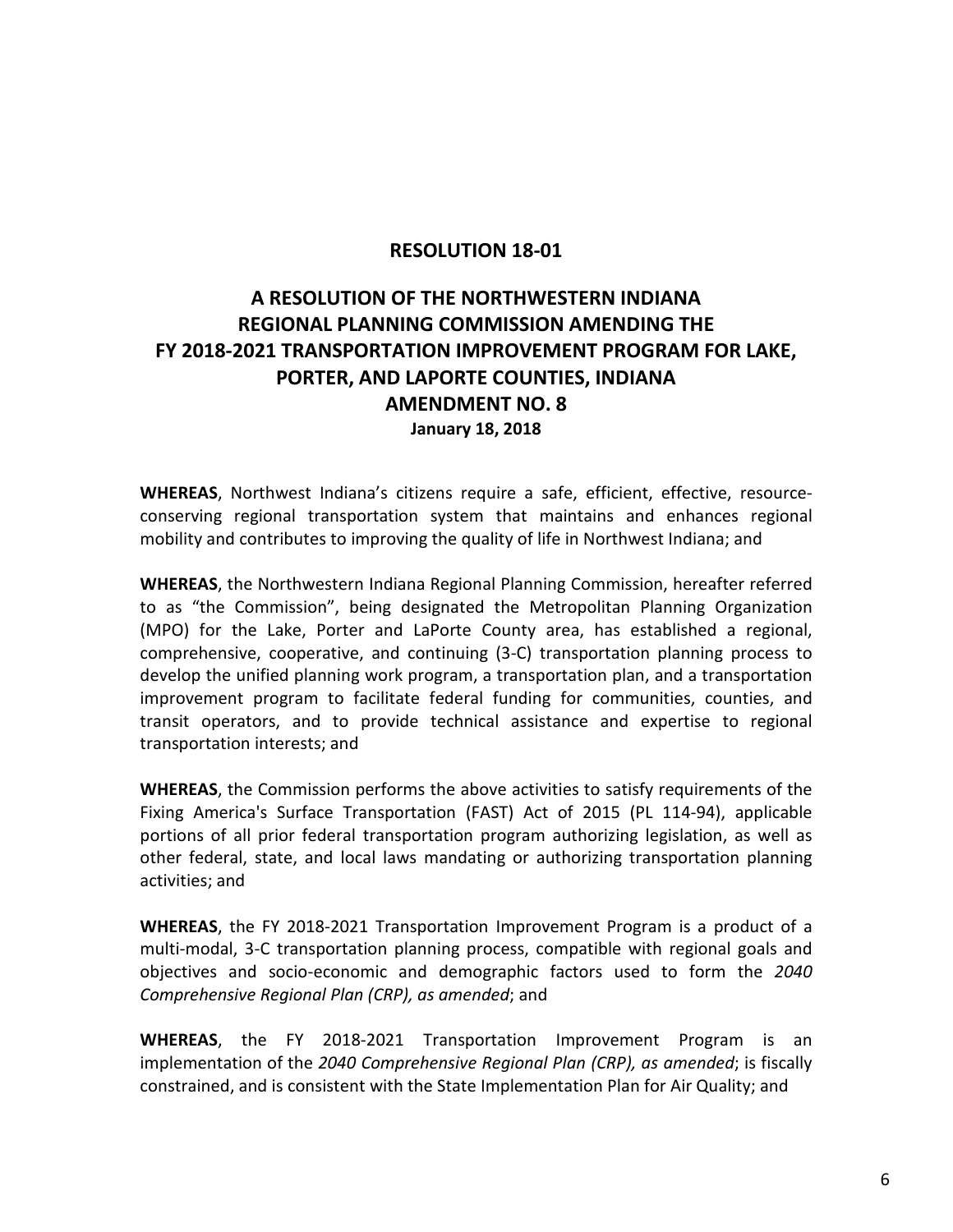**WHEREAS**, the FY 2018-2021 Transportation Improvement Program is developed by the Commission in coordination and cooperation with local elected and appointed highway and transit officials, special interest and service organizations, including users of public transit, the Indiana Department of Transportation, the Indiana Department of Environmental Management, the U.S. Federal Highway Administration, the U.S. Federal Transit Administration, and the U. S. Environmental Protection Agency; and

**WHEREAS**, the changes to the FY 2018-2021 Transportation Improvement Program brought about by this amendment were reviewed by the Air Quality Conformity Task Force's Interagency Consultation Group (ICG); and

**WHEREAS**, the changes to the FY 2018-2021 Transportation Improvement Program brought about by this amendment were subjected to public comment in the manner prescribed by the 2014 Public Participation Plan with no comments received; and

**WHEREAS**, the Technical Policy Committee (TPC) has recommended that the Northwestern Indiana Regional Planning Commission make these changes to the FY 2018-2021 Transportation Improvement Program.

**NOW, THEREFORE, BE IT RESOLVED** that the Northwestern Indiana Regional Planning Commission hereby amends the FY 2018-2021 Transportation Improvement Program by adding the new projects and making other changes as shown on the attachment to this resolution.

Duly adopted by the Northwestern Indiana Regional Planning Commission this eighteenth day of January, 2018.

Signed: \_\_\_\_\_\_\_\_\_\_\_\_\_\_\_\_\_\_\_\_\_\_\_\_\_\_\_\_\_

Printed:  $\blacksquare$ Chairperson

ATTEST:

| Printed: |  |
|----------|--|
|----------|--|

**Secretary**